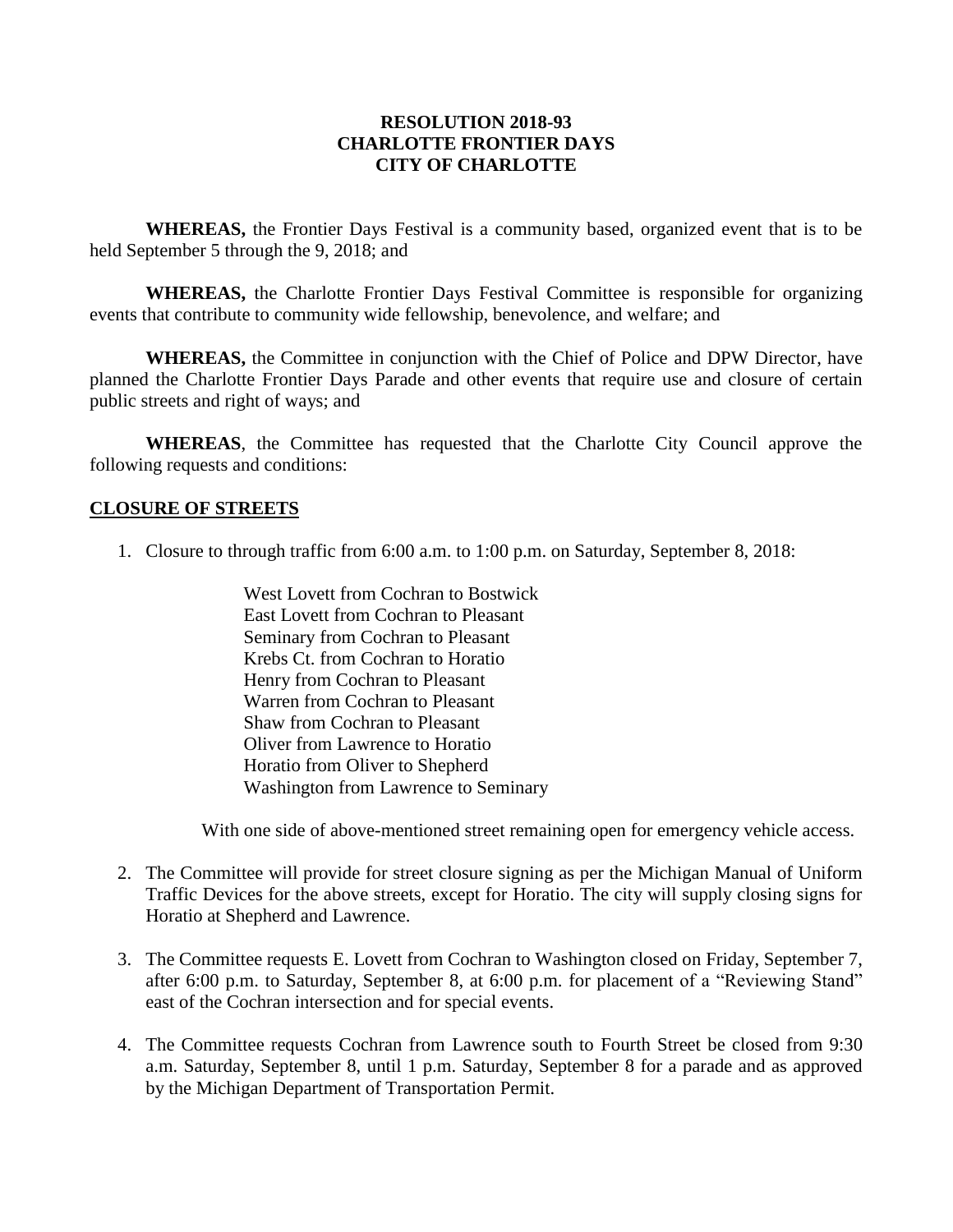## **PARADE – SEPTEMBER 8, 2018**

- 1. The Department of Public Works shall be responsible for placement of the required "NO PARKING" signs at 5:00 a.m., Saturday, September 8, 2018, along the parade assembly area as well as Third Street, Fourth Street and the 100 Block of W. Stoddard Street or as designated by the Charlotte Police Department.
- 2. The Committee will provide parade marshals near the street closure locations to assist with traffic.
- 3. The Committee requests that the Charlotte Police Department provide assistance for the parade on September 8, and further assistance will be provided by parade marshals, with the route and detour of the parade and time being provided to the Charlotte Police at the earliest opportunity.
- 4. The Committee will rope the parade route and display "No Parking" signs on the morning of the parade between 5:00 a.m. and 6:00 a.m. and remove them immediately after the parade.
- 5. Due to the parade route no parking will be allowed on Third Street, both on the East and West side of the fairgrounds.

## **OTHER REQUESTS**

- 1. Council gives special approval for the use of Eatran Trolley pickup signs placed in the right-ofway where necessary.
- 2. The Committee will provide "No Parking" signs for the above streets except for Horatio, which the city will provide the "No Parking" signs.
- 3. The Committee will provide, for approval, to the Chief of Police, a completed liquor license application for the saloon.
- 4. Hayes Green Beech Hospital in cooperation with the Committee will organize and hold a "5k Race" on Saturday morning, September 8, 2018. The race will begin in the 200 Block of N. Oliver Street, follow the parade route, circle through Bennett Park and return to finish on Lawrence Avenue near Pleasant Street.
- 5. That the City Department of Public Works install event signs to be placed in the right of way on S. Cochran South bound, North of Third Street (60" x 18"), North bound South of Third Street (48" x 6"), and North bound, South of tennis court/fairgrounds entrance (60" x 18").
- 6. Grant the entire use of Bennett Park, North of the river, for the use of Children's activities planned by and hosted by Guardian Angels Suitcases for Kids 501c3 organization. Also include the Battle Creek River for a Rotary Duck Drop and to request use of the pavilion, which was rented for event weekend.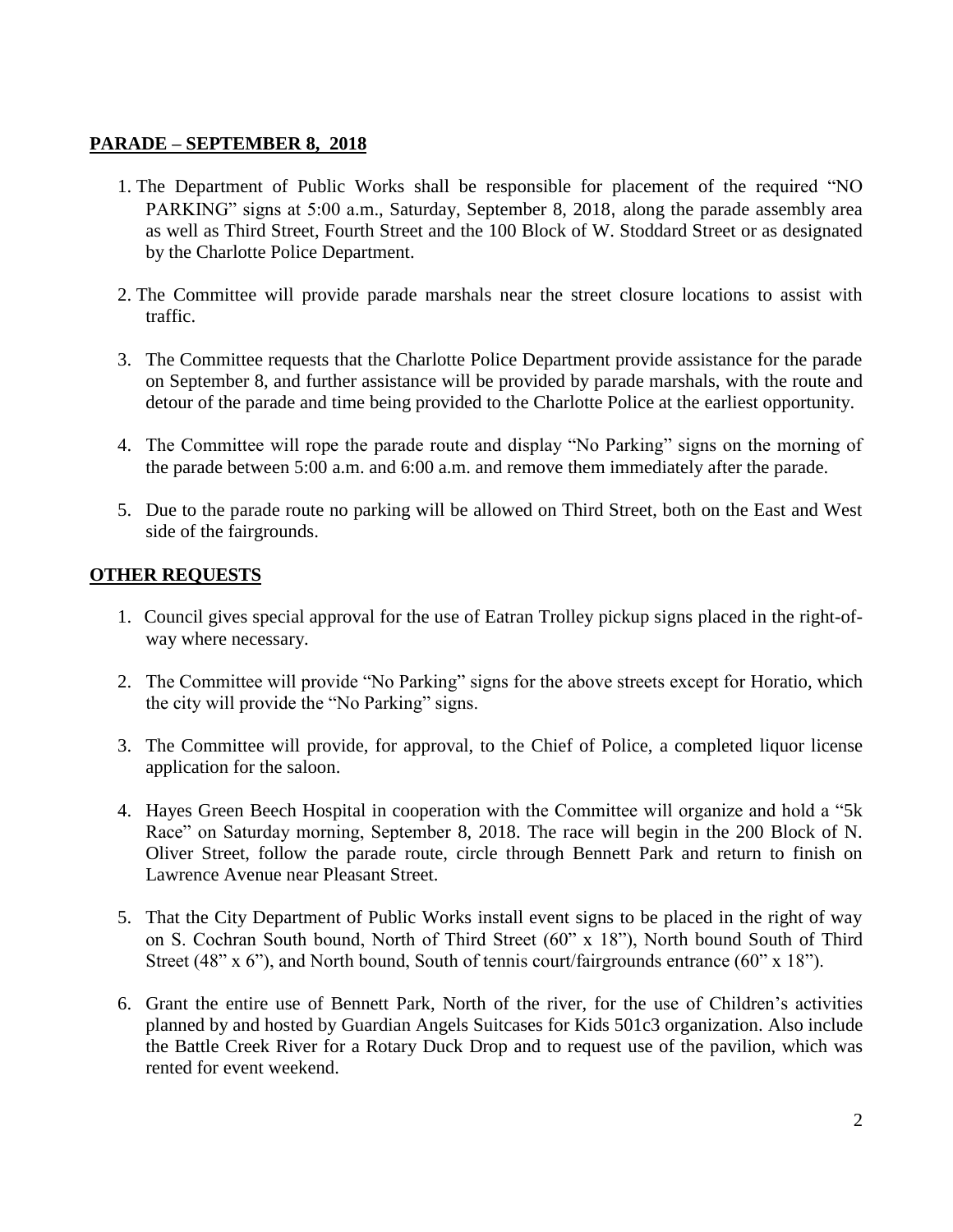- 7. The Committee will provide several kids' activities and a petting zoo, at the Eaton County Fairgrounds from September 8 through September 9, 2018.
- 8. The Committee will host a teen dance on the fairgrounds. The dance will be held in a barn with the Volunteers in Policing from Eaton County as well as parents chaperoning the event. This event will take place Saturday September 8, 2018.
- 9. Grant the use of the back entrance into the fairgrounds camping area located adjacent to the waste water treatment plant, for the entrance and exit of campers and their vehicles and for access on and off the grounds Saturday, September 8, during the 5k race and the parade (9:30 a.m. to 1:00 p.m.)
- 10. That the following area be designated as "No Parking": All four sides of the 1885 Courthouse block which includes East bound Harris, South bound Cochran, West bound Lawrence, and North bound Bostwick and the North side of 100 and 200 blocks of West Harris, with a portion of N. Bostwick Avenue reserved for handicapped parking. The "No Parking" signs will be placed around the square as coordinated by the Charlotte Police Department and the Arts and Craft Chairman with signing to be provided by the Arts and Crafts Committee.
- 11. Permission to place arts and crafts in the parkway around Courthouse square boarded by Cochran, Lawrence, Bostwick, and Harris streets under the direction of the Charlotte Police Department in accordance with a layout map provided.
- 12. A license will be granted to Charlotte Frontier Days, Inc. to be the designated agent for all solicitor licenses in the City of Charlotte during the Frontier Days Celebration from September 5 through September 9, 2018, per City Code, Chapter 46, and Section 2.

**WHEREAS,** the City Council of the City of Charlotte determine these temporary street closings and other requests are in the best interest of the City.

**WHEREAS**, the City of Charlotte may require payment for in kind services to cover the costs of overtime labor and equipment charges used in conjunction with this special event.

**NOW, THEREFORE BE IT RESOLVED**, that these street closures at the specified times and the other requests be granted.

**BE IT ALSO RESOLVED**, that the Department of Public Works will provide the requested barricades and signs for street closings and parking.

I, Ginger Terpstra City Clerk of the City of Charlotte, hereby certify the foregoing is a true and complete copy of a resolution adopted by the Charlotte City Council at a meeting held on July 23, 2018.

\_\_\_\_\_\_\_\_\_\_\_\_\_\_\_\_\_\_\_\_\_\_\_\_\_\_\_\_\_\_\_\_\_\_